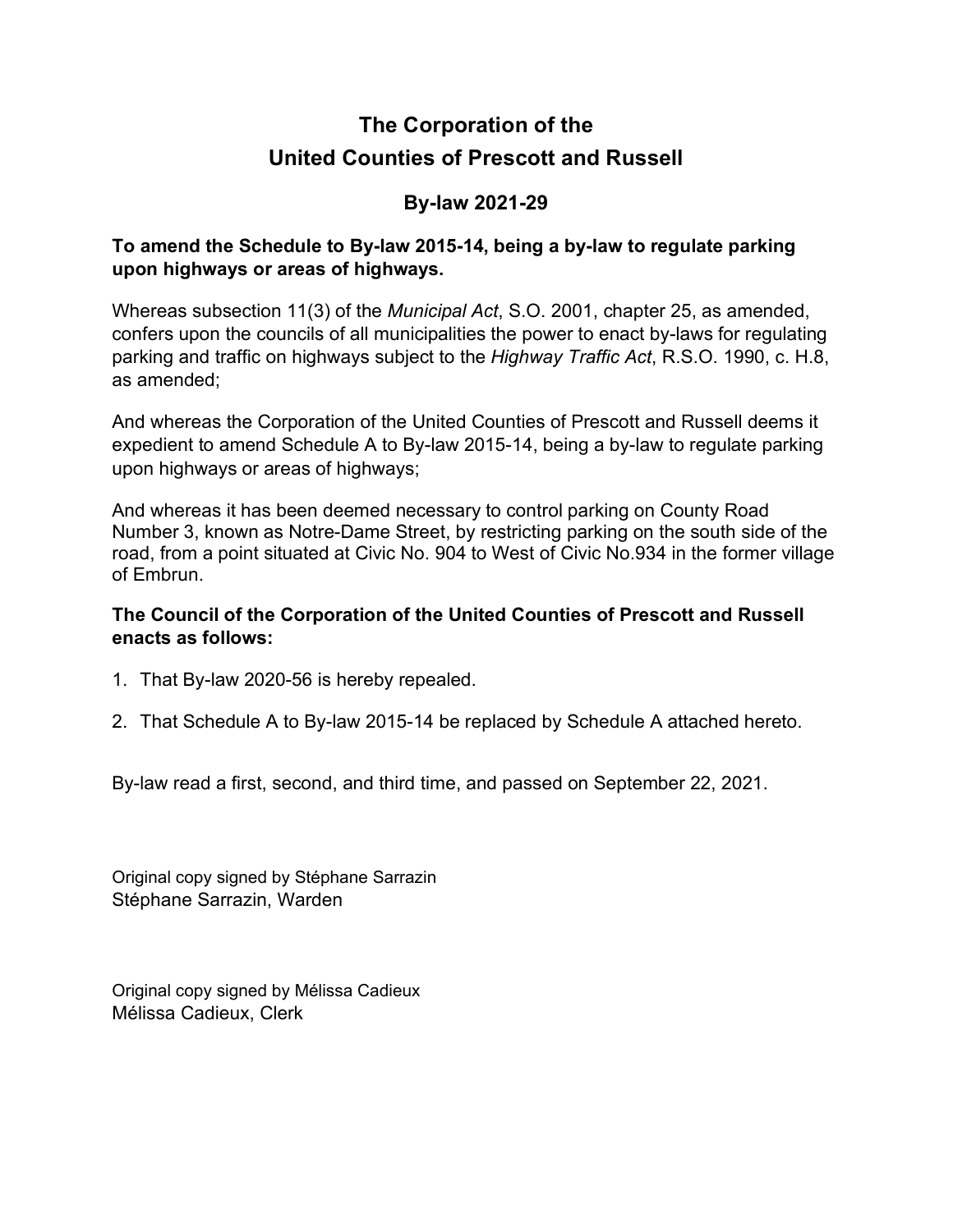## **Schedule A to By-law 2021-29**

## **Time Parking Prohibited**

| <b>HIGHWAY</b>                                                                  | <b>SIDE</b>                  | <b>LOCATION</b>                                                                                                                                        | <b>TIME</b>                                                                     |
|---------------------------------------------------------------------------------|------------------------------|--------------------------------------------------------------------------------------------------------------------------------------------------------|---------------------------------------------------------------------------------|
|                                                                                 |                              |                                                                                                                                                        | <b>PARKING</b><br><b>PROHIBITED</b><br>(EFFECTIVE<br><b>DAYS &amp;</b><br>TIME) |
| <b>County Road Number 2</b><br>(Laval Street),<br><b>Clarence-Rockland City</b> | <b>North</b>                 | In front of Bourget Nursing Home<br>Civic No. 2279, in the former Village<br>of Bourget                                                                | At any time                                                                     |
| <b>County Road Number 2</b><br>(Laval Street),<br><b>Clarence-Rockland City</b> | <b>North</b>                 | From centreline of County Road<br>Number 8 (Champlain Street) to 27<br>meters easterly, in the former<br><b>Village of Bourget</b>                     | At any time                                                                     |
| <b>County Road Number 2</b><br>(Laval Street),<br><b>Clarence-Rockland City</b> | <b>North</b><br>and<br>South | From County Road Number 8<br>(Champlain Street) to 15 meters<br>westerly, in the former Village of<br><b>Bourget</b>                                   | At any time                                                                     |
| <b>County Road Number 2</b><br>(Russell Road),<br><b>Clarence-Rockland City</b> | <b>North</b>                 | From Drouin Road to Civic No. 655,<br>in the former Village of Cheney                                                                                  | At any time                                                                     |
| <b>County Road Number 3</b><br>(Castor Street), Russell<br>Township             | South                        | In front of the Russell Centenial<br>Swimming Pool and Park, in the<br>former Village of Russell                                                       | At any time                                                                     |
| <b>County Road Number 3</b><br>(Notre- Dame Street),<br><b>Russell Township</b> | South                        | From County Road Number 29 (Ste-<br>Marie Street) to 1.5 metres West of<br>the entrance of Civic No. 890, in the<br>former Village of Embrun           | 3 hour<br>$7$ a.m. to $6$<br>p.m.<br>Monday to<br>Friday                        |
| <b>County Road Number 3</b><br>(Notre- Dame Road),<br><b>Russell Township</b>   | South                        | From 1.5 metres West of the<br>entrance of Civic No. 890 to 1.5<br>metres East of the entrance of Civic<br>No. 894, in the former Village of<br>Embrun | At any time                                                                     |
| <b>County Road Number 3</b><br>(Notre- Dame Road),<br><b>Russell Township</b>   | South                        | From 1.5 metres East of the<br>entrance of Civic No. 894 to Civic<br>No. 904, in the former Village of<br>Embrun                                       | 3 hour<br>$7$ a.m. to $6$<br>p.m.<br>Monday to<br>Friday                        |
| <b>County Road Number 3</b><br>(Notre- Dame Road),                              | South                        | From Civic No. 904 to West of Civic<br>No.934, in the former Village of                                                                                | At any time                                                                     |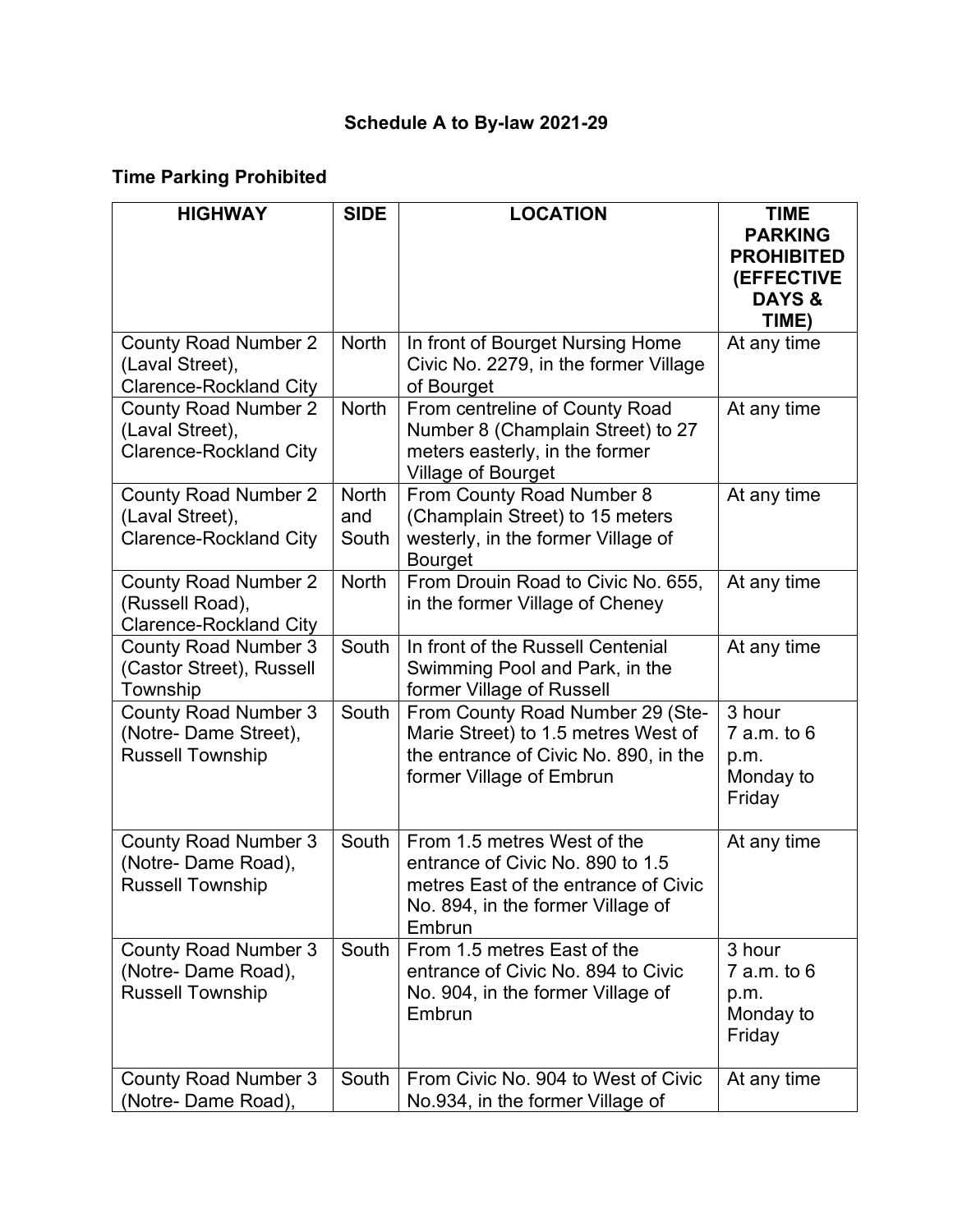| <b>Russell Township</b>                          |              | Embrun                                   |                 |
|--------------------------------------------------|--------------|------------------------------------------|-----------------|
| <b>County Road Number 3</b>                      | South        | From West of Civic No.934 to St.         | 3 hour          |
| (Notre-Dame Street),                             |              | Jacques Street, in the former Village    | 7 a.m. to 6     |
| <b>Russell Township</b>                          |              | of Embrun                                | p.m.            |
|                                                  |              |                                          | Monday to       |
|                                                  |              |                                          | Friday          |
| <b>County Road Number 3</b>                      | South        | From Civic No. 1048 to Civic No.         | At any time     |
| (Notre- Dame Street),                            |              | 1062, in the former Village of           |                 |
| <b>Russell Township</b>                          |              | Embrun                                   |                 |
| <b>County Road Number 3</b>                      | South        | From Civic No. 1062 to Civic No.         | 3 hour          |
| (Notre- Dame Street),                            |              | 1076, in the former Village of           | $7$ a.m. to $6$ |
| <b>Russell Township</b>                          |              | Embrun                                   | p.m.            |
|                                                  |              |                                          | Monday to       |
|                                                  |              |                                          | Friday          |
| <b>County Road Number 3</b>                      | South        | From Civic No. 1076 to cemetery, in      | At any time     |
| (Notre- Dame Street),                            |              | the former Village of Embrun             |                 |
| <b>Russell Township</b>                          |              |                                          |                 |
| <b>County Road Number 3</b>                      | <b>North</b> | From Civic No. 1066 to Civic No.         | 3 hour          |
| (Notre- Dame Street),                            |              | 1074, in the former Village of<br>Embrun | $7$ a.m. to $6$ |
| <b>Russell Township</b>                          | <b>North</b> |                                          | p.m.<br>3 hour  |
| <b>County Road Number 3</b>                      |              | From Civic No. 945 to Civic No. 923,     | $7$ a.m. to $6$ |
| (Notre- Dame Street),<br><b>Russell Township</b> |              | in the former Village of Embrun          |                 |
| <b>County Road Number 3</b>                      | <b>North</b> | From St-Pierre Road to Civic No.         | p.m.<br>3 hour  |
| (Notre- Dame Street),                            |              | 885, in the former Village of Embrun     | $7$ a.m. to $6$ |
| <b>Russell Township</b>                          |              |                                          | p.m.            |
| <b>County Road Number 3</b>                      | <b>North</b> | In front of Civic No. 921, in the        | At any time     |
| (Notre- Dame Road),                              |              | former Village of Embrun                 |                 |
| <b>Russell Township</b>                          |              |                                          |                 |
| <b>County Road Number 3</b>                      | <b>North</b> | In front of Civic No. 1045, St-Jean      | 8:30 to 4:30    |
| (Notre-Dame Street),                             |              | School, in the former Village of         | Monday to       |
| <b>Russell Township</b>                          |              | Embrun                                   | Friday          |
| <b>County Road Number 3</b>                      | <b>North</b> | From 30 metres East of Broadway          | At any time     |
| (Craig Street), Russell                          |              | Avenue to 30 metres West of              |                 |
| Township                                         |              | Broadway Avenue.                         |                 |
| <b>County Road Number 3</b>                      | <b>North</b> | From a point situated at 182 metres      | At any time     |
| (Route 500 West),                                | and          | west of the centreline of Maple          |                 |
| <b>Nation Municipality</b>                       | South        | Groves Street to a point situated at     |                 |
|                                                  |              | 90 metres west from the centreline       |                 |
|                                                  |              | of Maple Groves Street in front of       |                 |
|                                                  |              | the Cambridge Public School near         |                 |
|                                                  |              | the hamlet known as Forest Park          |                 |
| <b>County Road Number 3</b>                      | East         | From the intersection of Fillion         | At any time     |
| (Principale Street),                             |              | <b>Street to Laurier Street</b>          |                 |
| Casselman Village                                |              |                                          |                 |
| <b>County Road Number 3</b>                      | West         | From Brisson Street to Montcalm          | At any time     |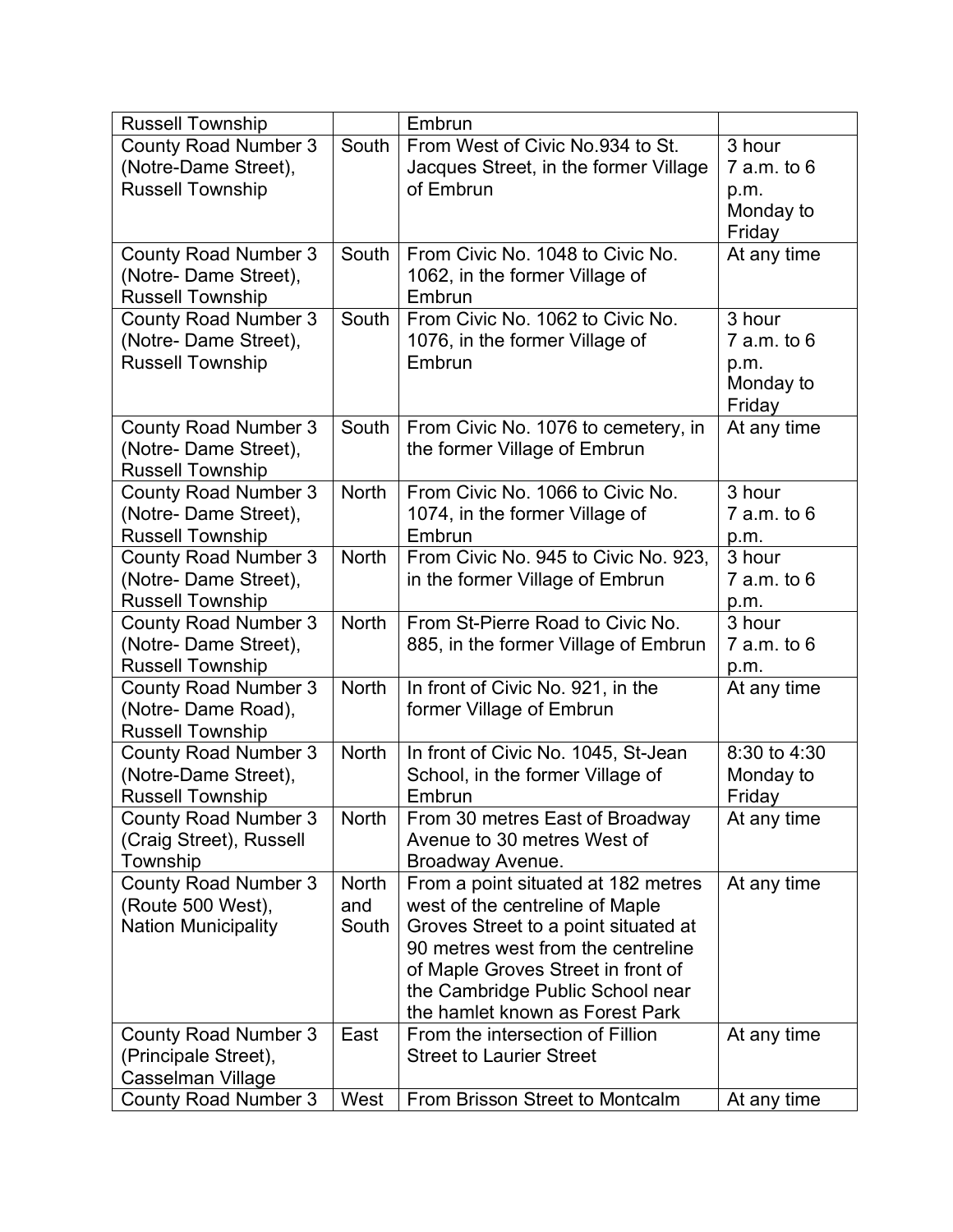| (Principale Street),<br>Casselman Village                                    |                              | <b>Street</b>                                                                                                                                                                |                                                            |
|------------------------------------------------------------------------------|------------------------------|------------------------------------------------------------------------------------------------------------------------------------------------------------------------------|------------------------------------------------------------|
| <b>County Road Number 3</b><br>(Principale Street),<br>Casselman Village     | West                         | From Montcalm Street to St-Isidore<br>Road                                                                                                                                   | 2 hour<br>$8$ a.m. to $6$<br>p.m.<br>Monday to<br>Saturday |
| <b>County Road Number 3</b>                                                  | <b>North</b><br>and<br>South | 100 metres on each side (total of<br>200 metres) of the centreline of the<br>road allowance on lot 8 between<br>Concessions 9 and 10, Russell<br>Township, County of Russell | At any time                                                |
| <b>County Road Number 4</b><br>(Front Road),<br>Champlain Township           | South                        | In front of Civic Nos. 256 and 258,<br>for a total frontage of 33 meters                                                                                                     | At any time                                                |
| County Road Number 4,<br><b>Champlain Township</b>                           | <b>North</b>                 | From centreline of County Road<br>Number 24, known as Front Road<br>West, to 200 metres westerly                                                                             | No Stopping<br>At any time                                 |
| <b>County Road Number 5</b><br>(Limoges Road), Nation<br>Municipality        | East                         | From a point of intersection of<br>centreline (extended) of Des Pins<br>Street, to a point 65 meters<br>southerly, in the former Village of<br>Limoges                       | At any time                                                |
| <b>County Road Number 5</b><br>(Limoges Road),<br><b>Russell Township</b>    | West                         | From King Street to Civic No. 532.                                                                                                                                           | At any time                                                |
| <b>County Road Number 5</b><br>(Limoges Road),<br><b>Russell Township</b>    | West                         | From Civic No. 620 to Civic No. 676<br>inclusively.                                                                                                                          | At any time                                                |
| <b>County Road Number 5</b><br>(Limoges Road),<br><b>Russell Township</b>    | East                         | From Civic No. 629 to Civic No. 673<br>inclusively.                                                                                                                          | At any time                                                |
| <b>County Road Number 6</b><br>(South Russell), Russell<br>Township          | East                         | From Cummings Street to Civc No.<br>1185 inclusively.                                                                                                                        | At any time                                                |
| County Road Number 6<br>(Concession Road),<br><b>Russell Township</b>        | East                         | From Mill Street to Civic No. 1109.                                                                                                                                          | 3 hour<br>$7$ a.m. to $6$<br>p.m.                          |
| <b>County Road Number 6</b><br>(Concession Road),<br><b>Russell Township</b> | West                         | From Castor River Bridge to Civic<br>No. 1108.                                                                                                                               | 3 hour<br>$7$ a.m. to $6$<br>p.m.                          |
| <b>County Road Number 7</b>                                                  | South                        | From a point 36 meters west of the                                                                                                                                           | 11:30 $a.m.$ to                                            |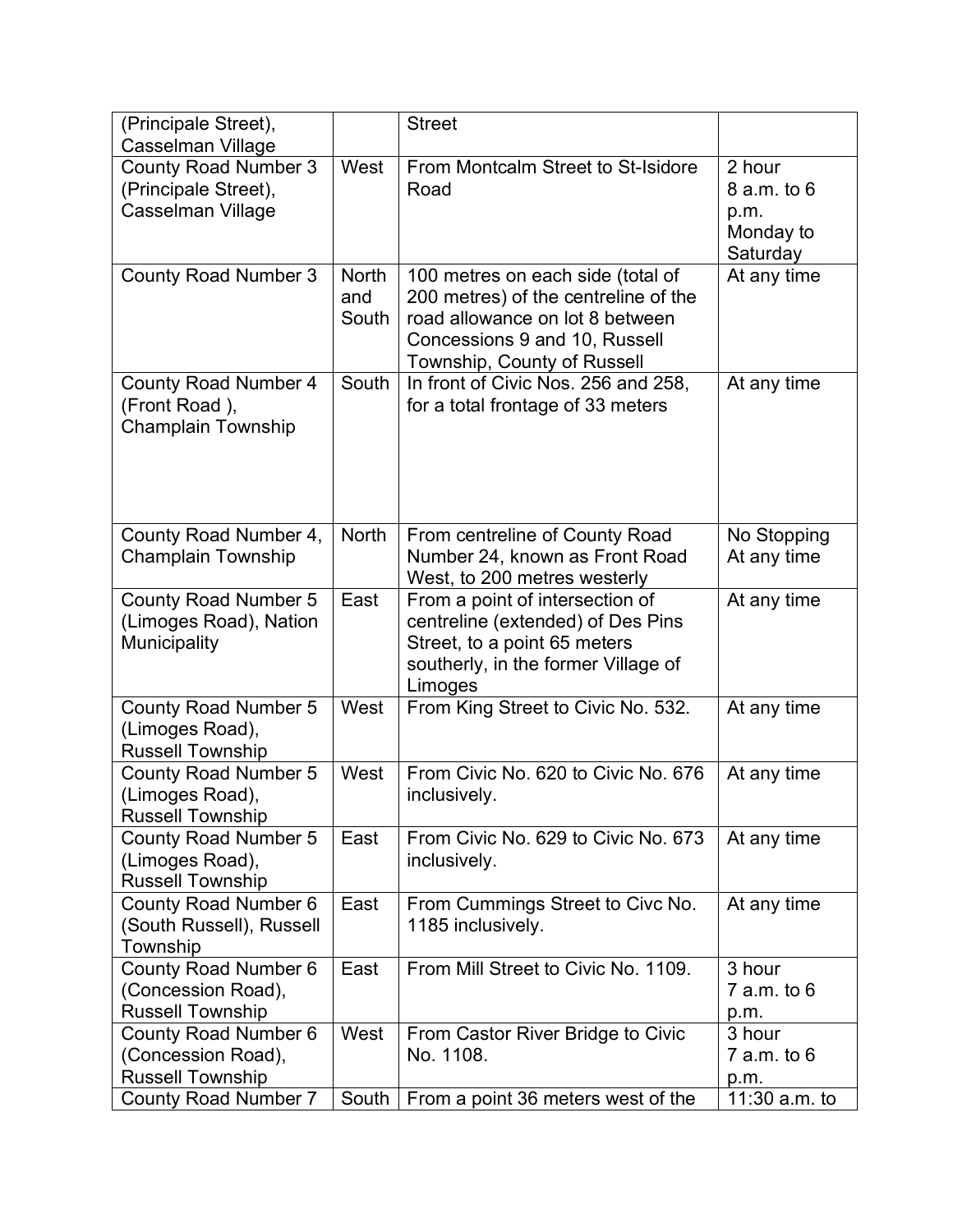| (Principale Street),<br><b>Nation Municipality</b>   |              | centreline of Hebert Street to a point<br>65 metres west of the centreline of | 1:00 $p.m.$<br>and        |
|------------------------------------------------------|--------------|-------------------------------------------------------------------------------|---------------------------|
|                                                      |              | Hebert Street, in the former Village<br>of St-Albert                          | 3:00 p.m. to<br>3:30 p.m. |
|                                                      |              |                                                                               | Monday to                 |
|                                                      |              |                                                                               | Friday                    |
| <b>County Road Number 7</b><br>(Principale Street),  | West         | From County Road Number 3 (St-<br>Isidore Road) to Laflèche                   | At any time               |
| Casselman Village                                    |              | Boulevard.                                                                    |                           |
| <b>County Road Number 7</b>                          | East         | From Racine Street to Highway 417                                             | At any time               |
| (Principale Street),<br>Casselman Village            |              | overpass                                                                      |                           |
| <b>County Road Number 8</b>                          | <b>North</b> | In front of Civic No. 1919, in the                                            | At any time               |
| (Labonté Street),                                    |              | former Village of Clarence Creek                                              | <b>Disabled</b>           |
| <b>Clarence-Rockland City</b>                        |              |                                                                               | person<br>parking         |
| <b>County Road Number 8</b>                          | West         | From County Road Number 2 (Laval                                              | At any time               |
| (Champlain Street),                                  |              | Street) to 15 meters northerly, in the                                        |                           |
| <b>Clarence-Rockland City</b>                        |              | former Village of Bourget                                                     |                           |
| <b>County Road Number 9</b><br>(Old Highway 17       | East         | In front of Civic No. 205, for a total<br>frontage of 100 meters, in the      | At any time               |
| Street), Alfred and                                  |              | former Village of Plantagenet                                                 |                           |
| Plantagenet Twp.                                     |              |                                                                               |                           |
| <b>County Road Number</b>                            | <b>North</b> | From the centreline of County Road                                            | At any time               |
| 10, Nation Municipality                              |              | Number 15 to a distance of 33                                                 |                           |
|                                                      |              | meters westerly, in the former                                                |                           |
|                                                      |              | <b>Village of Fournier</b>                                                    |                           |
|                                                      |              |                                                                               |                           |
| <b>County Road Number</b><br>10, Nation Municipality | South        | From the centreline of County Road<br>Number 15 to a distance of 27           | At any time               |
|                                                      |              | meters westerly, in the former                                                |                           |
|                                                      |              | <b>Village of Fournier</b>                                                    |                           |
| <b>County Road Number</b>                            | South        | From the centreline of County Road                                            | At any time               |
| 10, Nation Municipality                              |              | Number 15 to a distance of 50<br>meters easterly, in the former               |                           |
|                                                      |              | <b>Village of Fournier</b>                                                    |                           |
| <b>County Road Number</b>                            | South        | From Highway 34 to Bertha Street,                                             | 1 hour                    |
| 10, (Main Street),<br><b>Champlain Township</b>      |              | in the former Town of Vankleek Hill                                           |                           |
| <b>County Road Number</b>                            | South        | In front of Civic No. 156, Baptist                                            | At any time               |
| 10 (Main Street),                                    |              | church, in the former Town of                                                 |                           |
| Champlain Township                                   |              | <b>Vankleek Hill</b>                                                          |                           |
| <b>County Road Number</b><br>10 (Main Street),       | <b>North</b> | From Highway 34 to Derby Street, in<br>the former Town of Vankleek Hill       | 1 hour                    |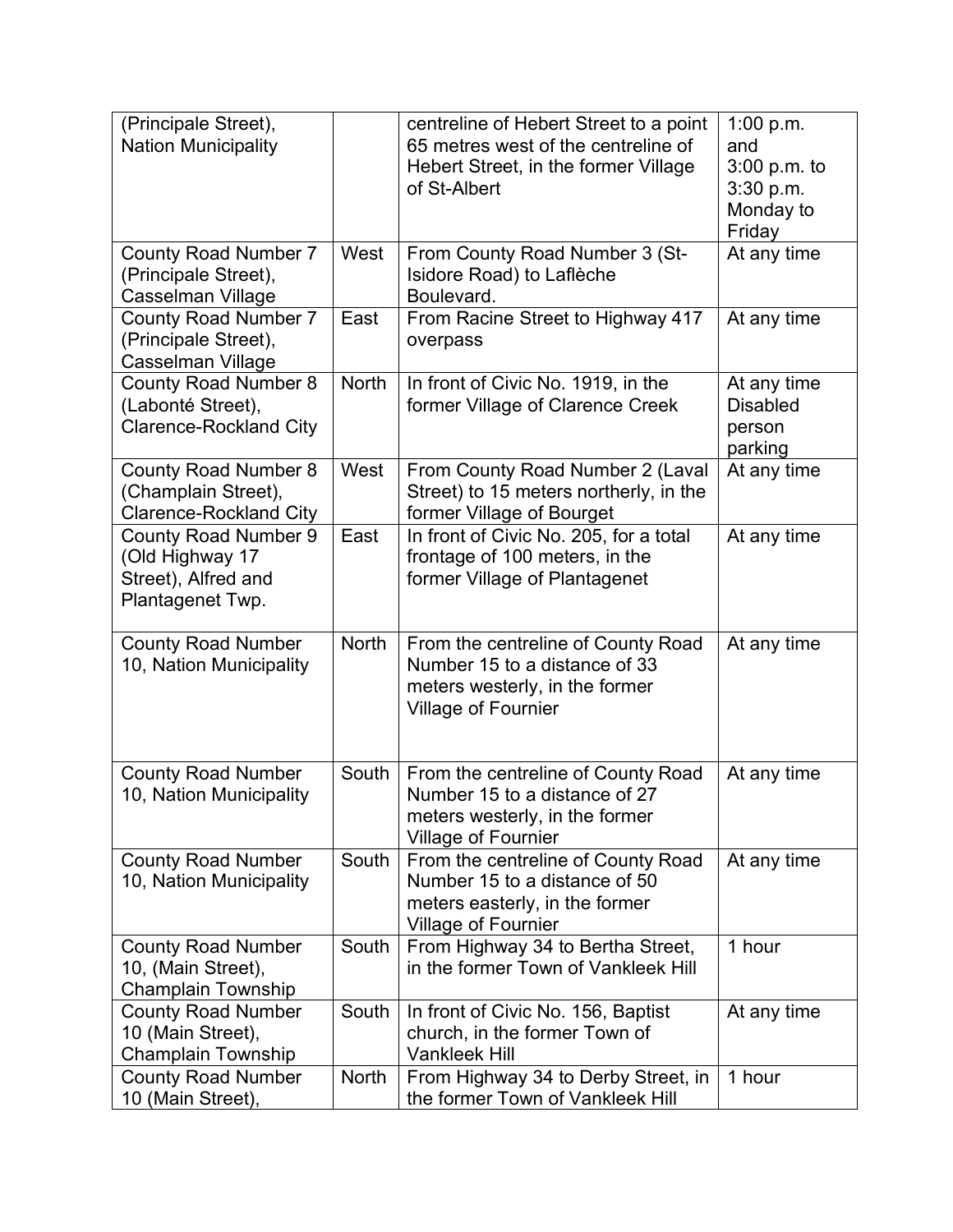| <b>Champlain Township</b>                                                        |                              |                                                                                                                                            |                                                     |
|----------------------------------------------------------------------------------|------------------------------|--------------------------------------------------------------------------------------------------------------------------------------------|-----------------------------------------------------|
| <b>County Road Number</b><br>10 (Main Street East),<br><b>Champlain Township</b> | <b>North</b>                 | In front of Civic No. 35, in the former<br><b>Town of Vankleek Hill</b>                                                                    | At any time<br><b>Disabled</b><br>person<br>parking |
| <b>County Road Number</b><br>10 (Main Street East),<br><b>Champlain Township</b> | South                        | In front of Civic No. 94, in the former<br><b>Town Vankleek Hill</b>                                                                       | At any time<br><b>Disabled</b><br>person<br>parking |
| <b>County Road Number</b><br>11 (Longueuil Street),<br>Champlain Township        | East<br>and<br>West          | From John Street to 61 meters<br>southerly, in the former Village of<br>L'Orignal                                                          | 2 hour                                              |
| <b>County Road Number</b><br>11 (Longueuil Street),<br>Champlain Township        | West                         | In front of Civic No. 56, in the former<br>Village of L'Orignal                                                                            | At any time<br><b>Disabled</b><br>person<br>parking |
| <b>County Road Number</b><br>15, Nation Municipality                             | East<br>and<br>West          | From the centreline intersection of<br>County Road Number 10 to a<br>distance of 18 meters northerly, in<br>the former Village of Fournier | At any time                                         |
| <b>County Road Number</b><br>15, Alfred and<br><b>Plantagenet Township</b>       | East<br>and<br>West          | From Concession 2 Road to County<br>Road Number 24                                                                                         | At any time                                         |
| <b>County Road Number</b><br>16, Nation Municipality                             | South                        | From centreline of Clemens Road to<br>a distance of 41 meters westerly                                                                     | At any time                                         |
| <b>County Road Number</b><br>17, Clarence-Rockland<br>City                       | <b>North</b><br>and<br>South | From centreline of Edwards Street<br>to a distance of 500 meters westerly                                                                  | At any time                                         |
| <b>County Road Number</b><br>17, Clarence-Rockland<br>City                       | <b>North</b><br>and<br>South | From centreline of Edwards Street<br>to a distance of 500 meters easterly                                                                  | At any time                                         |
| <b>County Road Number</b><br>17, Clarence-Rockland<br>City                       | South                        | From County Road Number 8<br>(Landry Road) to 160 meters<br>westerly                                                                       | At any time                                         |
| <b>County Road Number</b><br>17, Clarence-Rockland<br>City                       | <b>North</b>                 | From County Road Number 8 to 160<br>meters westerly                                                                                        | At any time                                         |
| <b>County Road Number</b><br>17, Alfred and<br><b>Plantagenet Township</b>       | <b>North</b><br>and<br>South | From East end of South Nation<br>Bridge to a distance of 50 meters<br>east of driveway of Jessup's Falls<br>park                           | At any time                                         |
| <b>County Road Number</b><br>17, Alfred and<br><b>Plantagenet Township</b>       | South                        | From centreline of County Road<br>Number 15 (Station Road) to 110<br>meters easterly, in the former                                        | At any time                                         |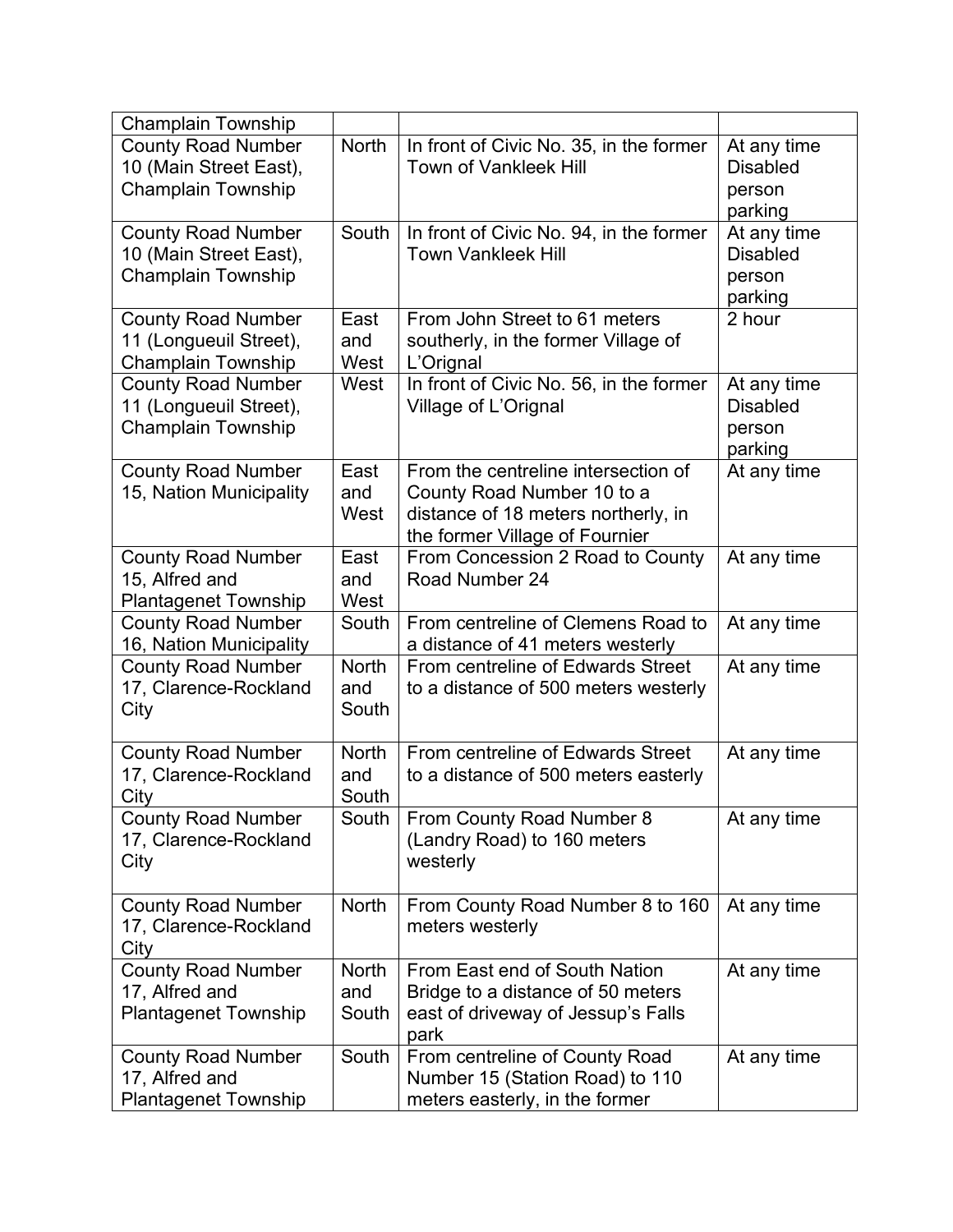| <b>North</b><br>From centreline of Lajeunesse Road<br><b>County Road Number</b><br>At any time<br>to 110 meters easterly, in the former<br>17, Alfred and<br><b>Plantagenet Township</b><br>Village of Alfred<br>From centreline of Bissonnette<br><b>North</b><br><b>County Road Number</b><br>At any time<br>17, Alfred and<br>Street to 230 meters easterly, in the<br><b>Plantagenet Township</b><br>former Village of Alfred<br><b>North</b><br>From centreline of St-Paul Street to<br><b>County Road Number</b><br>At any time<br>17, Alfred and<br>5 meters easterly, in the former<br><b>Plantagenet Township</b><br>Village of Alfred<br>From centreline of St-Paul Street to<br><b>North</b><br><b>County Road Number</b><br>At any time<br>17, Alfred and<br>25 meters westerly, in the former<br><b>Plantagenet Township</b><br>Village of Alfred<br>From centreline of Charlebois Street<br><b>County Road Number</b><br>South<br>At any time<br>17, Alfred and<br>to 125 meters easterly, in the former<br><b>Plantagenet Township</b><br>Village of Alfred<br>From centreline of St-Paul Street to<br>South<br>1 hour<br><b>County Road Number</b><br>17, Alfred and<br>125 meters easterly in front of Civic<br><b>Plantagenet Township</b><br>No. 297, in the former Village of<br>Alfred<br><b>North</b><br>From the centreline of County Road<br>At any time<br><b>County Road Number</b><br>17 (St-Philippe Street),<br>15 / Peat Moss Road to 400 meters<br>and<br><b>Alfred and Plantagenet</b><br>South<br>westerly, in the former village of<br>Alfred<br>Township<br><b>County Road Number</b><br>South<br>From centreline of County Road<br>At any time<br>Number 11 (Cassburn Road), to 175<br>17, Champlain<br>meters easterly<br>Township<br><b>County Road Number</b><br><b>North</b><br>From centreline of County Road<br>At any time<br>17, Champlain<br>Number 11 (Longueuil Street) to<br>240 meters easterly, in the former<br>Township<br>Village of L'Orignal<br>South<br>From centreline of John Street to<br><b>County Road Number</b><br>At any time<br>17, Champlain<br>centreline of Ste-Anne Road, 250<br>Township<br>meters.<br>From centreline of Cameron Street<br><b>County Road Number</b><br><b>North</b><br>No Stopping<br>17, Champlain<br>and<br>to 400 meters westerly<br>At any time<br>Township and Town of<br>South<br>Hawkesbury<br><b>County Road Number</b><br><b>North</b><br><b>Tupper Street to Cameron Street</b><br>No Stopping<br>17, Champlain<br>and<br>At any time<br>Township and Town of<br>South<br>Hawkesbury<br><b>County Road Number</b><br>From centreline of Concession<br>East<br>At any time |                         | Village of Alfred                  |  |
|-----------------------------------------------------------------------------------------------------------------------------------------------------------------------------------------------------------------------------------------------------------------------------------------------------------------------------------------------------------------------------------------------------------------------------------------------------------------------------------------------------------------------------------------------------------------------------------------------------------------------------------------------------------------------------------------------------------------------------------------------------------------------------------------------------------------------------------------------------------------------------------------------------------------------------------------------------------------------------------------------------------------------------------------------------------------------------------------------------------------------------------------------------------------------------------------------------------------------------------------------------------------------------------------------------------------------------------------------------------------------------------------------------------------------------------------------------------------------------------------------------------------------------------------------------------------------------------------------------------------------------------------------------------------------------------------------------------------------------------------------------------------------------------------------------------------------------------------------------------------------------------------------------------------------------------------------------------------------------------------------------------------------------------------------------------------------------------------------------------------------------------------------------------------------------------------------------------------------------------------------------------------------------------------------------------------------------------------------------------------------------------------------------------------------------------------------------------------------------------------------------------------------------------------------------------------------------------------------------------------------------------------------------------------------------|-------------------------|------------------------------------|--|
|                                                                                                                                                                                                                                                                                                                                                                                                                                                                                                                                                                                                                                                                                                                                                                                                                                                                                                                                                                                                                                                                                                                                                                                                                                                                                                                                                                                                                                                                                                                                                                                                                                                                                                                                                                                                                                                                                                                                                                                                                                                                                                                                                                                                                                                                                                                                                                                                                                                                                                                                                                                                                                                                             |                         |                                    |  |
|                                                                                                                                                                                                                                                                                                                                                                                                                                                                                                                                                                                                                                                                                                                                                                                                                                                                                                                                                                                                                                                                                                                                                                                                                                                                                                                                                                                                                                                                                                                                                                                                                                                                                                                                                                                                                                                                                                                                                                                                                                                                                                                                                                                                                                                                                                                                                                                                                                                                                                                                                                                                                                                                             |                         |                                    |  |
|                                                                                                                                                                                                                                                                                                                                                                                                                                                                                                                                                                                                                                                                                                                                                                                                                                                                                                                                                                                                                                                                                                                                                                                                                                                                                                                                                                                                                                                                                                                                                                                                                                                                                                                                                                                                                                                                                                                                                                                                                                                                                                                                                                                                                                                                                                                                                                                                                                                                                                                                                                                                                                                                             |                         |                                    |  |
|                                                                                                                                                                                                                                                                                                                                                                                                                                                                                                                                                                                                                                                                                                                                                                                                                                                                                                                                                                                                                                                                                                                                                                                                                                                                                                                                                                                                                                                                                                                                                                                                                                                                                                                                                                                                                                                                                                                                                                                                                                                                                                                                                                                                                                                                                                                                                                                                                                                                                                                                                                                                                                                                             |                         |                                    |  |
|                                                                                                                                                                                                                                                                                                                                                                                                                                                                                                                                                                                                                                                                                                                                                                                                                                                                                                                                                                                                                                                                                                                                                                                                                                                                                                                                                                                                                                                                                                                                                                                                                                                                                                                                                                                                                                                                                                                                                                                                                                                                                                                                                                                                                                                                                                                                                                                                                                                                                                                                                                                                                                                                             |                         |                                    |  |
|                                                                                                                                                                                                                                                                                                                                                                                                                                                                                                                                                                                                                                                                                                                                                                                                                                                                                                                                                                                                                                                                                                                                                                                                                                                                                                                                                                                                                                                                                                                                                                                                                                                                                                                                                                                                                                                                                                                                                                                                                                                                                                                                                                                                                                                                                                                                                                                                                                                                                                                                                                                                                                                                             |                         |                                    |  |
|                                                                                                                                                                                                                                                                                                                                                                                                                                                                                                                                                                                                                                                                                                                                                                                                                                                                                                                                                                                                                                                                                                                                                                                                                                                                                                                                                                                                                                                                                                                                                                                                                                                                                                                                                                                                                                                                                                                                                                                                                                                                                                                                                                                                                                                                                                                                                                                                                                                                                                                                                                                                                                                                             |                         |                                    |  |
|                                                                                                                                                                                                                                                                                                                                                                                                                                                                                                                                                                                                                                                                                                                                                                                                                                                                                                                                                                                                                                                                                                                                                                                                                                                                                                                                                                                                                                                                                                                                                                                                                                                                                                                                                                                                                                                                                                                                                                                                                                                                                                                                                                                                                                                                                                                                                                                                                                                                                                                                                                                                                                                                             |                         |                                    |  |
|                                                                                                                                                                                                                                                                                                                                                                                                                                                                                                                                                                                                                                                                                                                                                                                                                                                                                                                                                                                                                                                                                                                                                                                                                                                                                                                                                                                                                                                                                                                                                                                                                                                                                                                                                                                                                                                                                                                                                                                                                                                                                                                                                                                                                                                                                                                                                                                                                                                                                                                                                                                                                                                                             |                         |                                    |  |
|                                                                                                                                                                                                                                                                                                                                                                                                                                                                                                                                                                                                                                                                                                                                                                                                                                                                                                                                                                                                                                                                                                                                                                                                                                                                                                                                                                                                                                                                                                                                                                                                                                                                                                                                                                                                                                                                                                                                                                                                                                                                                                                                                                                                                                                                                                                                                                                                                                                                                                                                                                                                                                                                             |                         |                                    |  |
|                                                                                                                                                                                                                                                                                                                                                                                                                                                                                                                                                                                                                                                                                                                                                                                                                                                                                                                                                                                                                                                                                                                                                                                                                                                                                                                                                                                                                                                                                                                                                                                                                                                                                                                                                                                                                                                                                                                                                                                                                                                                                                                                                                                                                                                                                                                                                                                                                                                                                                                                                                                                                                                                             |                         |                                    |  |
|                                                                                                                                                                                                                                                                                                                                                                                                                                                                                                                                                                                                                                                                                                                                                                                                                                                                                                                                                                                                                                                                                                                                                                                                                                                                                                                                                                                                                                                                                                                                                                                                                                                                                                                                                                                                                                                                                                                                                                                                                                                                                                                                                                                                                                                                                                                                                                                                                                                                                                                                                                                                                                                                             |                         |                                    |  |
|                                                                                                                                                                                                                                                                                                                                                                                                                                                                                                                                                                                                                                                                                                                                                                                                                                                                                                                                                                                                                                                                                                                                                                                                                                                                                                                                                                                                                                                                                                                                                                                                                                                                                                                                                                                                                                                                                                                                                                                                                                                                                                                                                                                                                                                                                                                                                                                                                                                                                                                                                                                                                                                                             |                         |                                    |  |
|                                                                                                                                                                                                                                                                                                                                                                                                                                                                                                                                                                                                                                                                                                                                                                                                                                                                                                                                                                                                                                                                                                                                                                                                                                                                                                                                                                                                                                                                                                                                                                                                                                                                                                                                                                                                                                                                                                                                                                                                                                                                                                                                                                                                                                                                                                                                                                                                                                                                                                                                                                                                                                                                             |                         |                                    |  |
|                                                                                                                                                                                                                                                                                                                                                                                                                                                                                                                                                                                                                                                                                                                                                                                                                                                                                                                                                                                                                                                                                                                                                                                                                                                                                                                                                                                                                                                                                                                                                                                                                                                                                                                                                                                                                                                                                                                                                                                                                                                                                                                                                                                                                                                                                                                                                                                                                                                                                                                                                                                                                                                                             |                         |                                    |  |
|                                                                                                                                                                                                                                                                                                                                                                                                                                                                                                                                                                                                                                                                                                                                                                                                                                                                                                                                                                                                                                                                                                                                                                                                                                                                                                                                                                                                                                                                                                                                                                                                                                                                                                                                                                                                                                                                                                                                                                                                                                                                                                                                                                                                                                                                                                                                                                                                                                                                                                                                                                                                                                                                             |                         |                                    |  |
|                                                                                                                                                                                                                                                                                                                                                                                                                                                                                                                                                                                                                                                                                                                                                                                                                                                                                                                                                                                                                                                                                                                                                                                                                                                                                                                                                                                                                                                                                                                                                                                                                                                                                                                                                                                                                                                                                                                                                                                                                                                                                                                                                                                                                                                                                                                                                                                                                                                                                                                                                                                                                                                                             |                         |                                    |  |
|                                                                                                                                                                                                                                                                                                                                                                                                                                                                                                                                                                                                                                                                                                                                                                                                                                                                                                                                                                                                                                                                                                                                                                                                                                                                                                                                                                                                                                                                                                                                                                                                                                                                                                                                                                                                                                                                                                                                                                                                                                                                                                                                                                                                                                                                                                                                                                                                                                                                                                                                                                                                                                                                             |                         |                                    |  |
|                                                                                                                                                                                                                                                                                                                                                                                                                                                                                                                                                                                                                                                                                                                                                                                                                                                                                                                                                                                                                                                                                                                                                                                                                                                                                                                                                                                                                                                                                                                                                                                                                                                                                                                                                                                                                                                                                                                                                                                                                                                                                                                                                                                                                                                                                                                                                                                                                                                                                                                                                                                                                                                                             |                         |                                    |  |
|                                                                                                                                                                                                                                                                                                                                                                                                                                                                                                                                                                                                                                                                                                                                                                                                                                                                                                                                                                                                                                                                                                                                                                                                                                                                                                                                                                                                                                                                                                                                                                                                                                                                                                                                                                                                                                                                                                                                                                                                                                                                                                                                                                                                                                                                                                                                                                                                                                                                                                                                                                                                                                                                             |                         |                                    |  |
|                                                                                                                                                                                                                                                                                                                                                                                                                                                                                                                                                                                                                                                                                                                                                                                                                                                                                                                                                                                                                                                                                                                                                                                                                                                                                                                                                                                                                                                                                                                                                                                                                                                                                                                                                                                                                                                                                                                                                                                                                                                                                                                                                                                                                                                                                                                                                                                                                                                                                                                                                                                                                                                                             |                         |                                    |  |
|                                                                                                                                                                                                                                                                                                                                                                                                                                                                                                                                                                                                                                                                                                                                                                                                                                                                                                                                                                                                                                                                                                                                                                                                                                                                                                                                                                                                                                                                                                                                                                                                                                                                                                                                                                                                                                                                                                                                                                                                                                                                                                                                                                                                                                                                                                                                                                                                                                                                                                                                                                                                                                                                             |                         |                                    |  |
|                                                                                                                                                                                                                                                                                                                                                                                                                                                                                                                                                                                                                                                                                                                                                                                                                                                                                                                                                                                                                                                                                                                                                                                                                                                                                                                                                                                                                                                                                                                                                                                                                                                                                                                                                                                                                                                                                                                                                                                                                                                                                                                                                                                                                                                                                                                                                                                                                                                                                                                                                                                                                                                                             |                         |                                    |  |
|                                                                                                                                                                                                                                                                                                                                                                                                                                                                                                                                                                                                                                                                                                                                                                                                                                                                                                                                                                                                                                                                                                                                                                                                                                                                                                                                                                                                                                                                                                                                                                                                                                                                                                                                                                                                                                                                                                                                                                                                                                                                                                                                                                                                                                                                                                                                                                                                                                                                                                                                                                                                                                                                             |                         |                                    |  |
|                                                                                                                                                                                                                                                                                                                                                                                                                                                                                                                                                                                                                                                                                                                                                                                                                                                                                                                                                                                                                                                                                                                                                                                                                                                                                                                                                                                                                                                                                                                                                                                                                                                                                                                                                                                                                                                                                                                                                                                                                                                                                                                                                                                                                                                                                                                                                                                                                                                                                                                                                                                                                                                                             |                         |                                    |  |
|                                                                                                                                                                                                                                                                                                                                                                                                                                                                                                                                                                                                                                                                                                                                                                                                                                                                                                                                                                                                                                                                                                                                                                                                                                                                                                                                                                                                                                                                                                                                                                                                                                                                                                                                                                                                                                                                                                                                                                                                                                                                                                                                                                                                                                                                                                                                                                                                                                                                                                                                                                                                                                                                             |                         |                                    |  |
|                                                                                                                                                                                                                                                                                                                                                                                                                                                                                                                                                                                                                                                                                                                                                                                                                                                                                                                                                                                                                                                                                                                                                                                                                                                                                                                                                                                                                                                                                                                                                                                                                                                                                                                                                                                                                                                                                                                                                                                                                                                                                                                                                                                                                                                                                                                                                                                                                                                                                                                                                                                                                                                                             |                         |                                    |  |
|                                                                                                                                                                                                                                                                                                                                                                                                                                                                                                                                                                                                                                                                                                                                                                                                                                                                                                                                                                                                                                                                                                                                                                                                                                                                                                                                                                                                                                                                                                                                                                                                                                                                                                                                                                                                                                                                                                                                                                                                                                                                                                                                                                                                                                                                                                                                                                                                                                                                                                                                                                                                                                                                             |                         |                                    |  |
|                                                                                                                                                                                                                                                                                                                                                                                                                                                                                                                                                                                                                                                                                                                                                                                                                                                                                                                                                                                                                                                                                                                                                                                                                                                                                                                                                                                                                                                                                                                                                                                                                                                                                                                                                                                                                                                                                                                                                                                                                                                                                                                                                                                                                                                                                                                                                                                                                                                                                                                                                                                                                                                                             |                         |                                    |  |
|                                                                                                                                                                                                                                                                                                                                                                                                                                                                                                                                                                                                                                                                                                                                                                                                                                                                                                                                                                                                                                                                                                                                                                                                                                                                                                                                                                                                                                                                                                                                                                                                                                                                                                                                                                                                                                                                                                                                                                                                                                                                                                                                                                                                                                                                                                                                                                                                                                                                                                                                                                                                                                                                             |                         |                                    |  |
|                                                                                                                                                                                                                                                                                                                                                                                                                                                                                                                                                                                                                                                                                                                                                                                                                                                                                                                                                                                                                                                                                                                                                                                                                                                                                                                                                                                                                                                                                                                                                                                                                                                                                                                                                                                                                                                                                                                                                                                                                                                                                                                                                                                                                                                                                                                                                                                                                                                                                                                                                                                                                                                                             |                         |                                    |  |
|                                                                                                                                                                                                                                                                                                                                                                                                                                                                                                                                                                                                                                                                                                                                                                                                                                                                                                                                                                                                                                                                                                                                                                                                                                                                                                                                                                                                                                                                                                                                                                                                                                                                                                                                                                                                                                                                                                                                                                                                                                                                                                                                                                                                                                                                                                                                                                                                                                                                                                                                                                                                                                                                             |                         |                                    |  |
|                                                                                                                                                                                                                                                                                                                                                                                                                                                                                                                                                                                                                                                                                                                                                                                                                                                                                                                                                                                                                                                                                                                                                                                                                                                                                                                                                                                                                                                                                                                                                                                                                                                                                                                                                                                                                                                                                                                                                                                                                                                                                                                                                                                                                                                                                                                                                                                                                                                                                                                                                                                                                                                                             |                         |                                    |  |
|                                                                                                                                                                                                                                                                                                                                                                                                                                                                                                                                                                                                                                                                                                                                                                                                                                                                                                                                                                                                                                                                                                                                                                                                                                                                                                                                                                                                                                                                                                                                                                                                                                                                                                                                                                                                                                                                                                                                                                                                                                                                                                                                                                                                                                                                                                                                                                                                                                                                                                                                                                                                                                                                             |                         |                                    |  |
|                                                                                                                                                                                                                                                                                                                                                                                                                                                                                                                                                                                                                                                                                                                                                                                                                                                                                                                                                                                                                                                                                                                                                                                                                                                                                                                                                                                                                                                                                                                                                                                                                                                                                                                                                                                                                                                                                                                                                                                                                                                                                                                                                                                                                                                                                                                                                                                                                                                                                                                                                                                                                                                                             |                         |                                    |  |
|                                                                                                                                                                                                                                                                                                                                                                                                                                                                                                                                                                                                                                                                                                                                                                                                                                                                                                                                                                                                                                                                                                                                                                                                                                                                                                                                                                                                                                                                                                                                                                                                                                                                                                                                                                                                                                                                                                                                                                                                                                                                                                                                                                                                                                                                                                                                                                                                                                                                                                                                                                                                                                                                             |                         |                                    |  |
|                                                                                                                                                                                                                                                                                                                                                                                                                                                                                                                                                                                                                                                                                                                                                                                                                                                                                                                                                                                                                                                                                                                                                                                                                                                                                                                                                                                                                                                                                                                                                                                                                                                                                                                                                                                                                                                                                                                                                                                                                                                                                                                                                                                                                                                                                                                                                                                                                                                                                                                                                                                                                                                                             |                         |                                    |  |
|                                                                                                                                                                                                                                                                                                                                                                                                                                                                                                                                                                                                                                                                                                                                                                                                                                                                                                                                                                                                                                                                                                                                                                                                                                                                                                                                                                                                                                                                                                                                                                                                                                                                                                                                                                                                                                                                                                                                                                                                                                                                                                                                                                                                                                                                                                                                                                                                                                                                                                                                                                                                                                                                             |                         |                                    |  |
|                                                                                                                                                                                                                                                                                                                                                                                                                                                                                                                                                                                                                                                                                                                                                                                                                                                                                                                                                                                                                                                                                                                                                                                                                                                                                                                                                                                                                                                                                                                                                                                                                                                                                                                                                                                                                                                                                                                                                                                                                                                                                                                                                                                                                                                                                                                                                                                                                                                                                                                                                                                                                                                                             |                         |                                    |  |
|                                                                                                                                                                                                                                                                                                                                                                                                                                                                                                                                                                                                                                                                                                                                                                                                                                                                                                                                                                                                                                                                                                                                                                                                                                                                                                                                                                                                                                                                                                                                                                                                                                                                                                                                                                                                                                                                                                                                                                                                                                                                                                                                                                                                                                                                                                                                                                                                                                                                                                                                                                                                                                                                             |                         |                                    |  |
|                                                                                                                                                                                                                                                                                                                                                                                                                                                                                                                                                                                                                                                                                                                                                                                                                                                                                                                                                                                                                                                                                                                                                                                                                                                                                                                                                                                                                                                                                                                                                                                                                                                                                                                                                                                                                                                                                                                                                                                                                                                                                                                                                                                                                                                                                                                                                                                                                                                                                                                                                                                                                                                                             |                         |                                    |  |
|                                                                                                                                                                                                                                                                                                                                                                                                                                                                                                                                                                                                                                                                                                                                                                                                                                                                                                                                                                                                                                                                                                                                                                                                                                                                                                                                                                                                                                                                                                                                                                                                                                                                                                                                                                                                                                                                                                                                                                                                                                                                                                                                                                                                                                                                                                                                                                                                                                                                                                                                                                                                                                                                             |                         |                                    |  |
|                                                                                                                                                                                                                                                                                                                                                                                                                                                                                                                                                                                                                                                                                                                                                                                                                                                                                                                                                                                                                                                                                                                                                                                                                                                                                                                                                                                                                                                                                                                                                                                                                                                                                                                                                                                                                                                                                                                                                                                                                                                                                                                                                                                                                                                                                                                                                                                                                                                                                                                                                                                                                                                                             |                         |                                    |  |
|                                                                                                                                                                                                                                                                                                                                                                                                                                                                                                                                                                                                                                                                                                                                                                                                                                                                                                                                                                                                                                                                                                                                                                                                                                                                                                                                                                                                                                                                                                                                                                                                                                                                                                                                                                                                                                                                                                                                                                                                                                                                                                                                                                                                                                                                                                                                                                                                                                                                                                                                                                                                                                                                             | 19, Nation Municipality | Road 10 to 40 meters southerly, in |  |